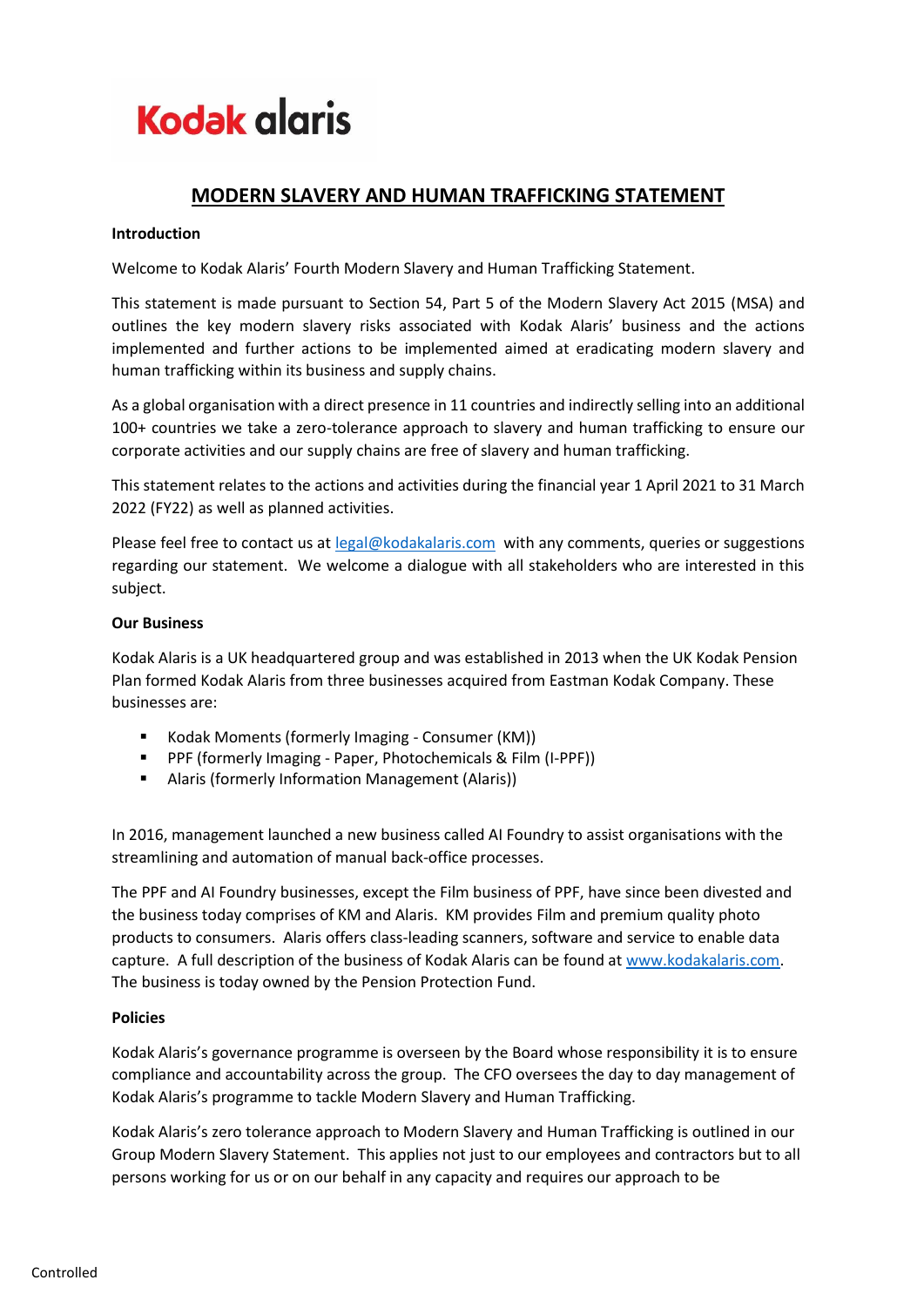communicated to all suppliers, contractors and business partners at the outset of our business relationship with them and to be reinforced as appropriate thereafter.

Another relevant policy is our Supplier Code of Conduct. All suppliers are required to acknowledge the Supplier Code of Conduct and maintain at least equal standards in their own organization. Our Supplier Code of Conduct is integrated into our procurement system, is incorporated into our contracting terms and is used in bid processes.

## **Approach**

The approach to addressing the risks of Modern Slavery and Human Trafficking has matured over recent years as a result of several initiatives undertaken to tackle Modern Slavery and Human Trafficking. Some examples include:-

- Updating and communicating to suppliers Kodak Alaris's Suppliers Code of Conduct which refers to the Modern Slavery and Human Trafficking Statement thus setting clear expectations with suppliers on their obligations in this area;
- Revising and reissuing all standard terms of business globally for sales, purchasing and distribution to include new language to introduce and prevent Modern Slavery and Human Trafficking and providing Kodak Alaris the right to terminate contracts without notice in the event of any evidence of Modern Slavery and Human Trafficking together with rights of access to premises and diligence to investigate any concerns;
- Advising the Kodak Alaris Board and Kodak Alaris Executive Committee on Modern Slavery and Human Trafficking enabling the directors and key management to understand their role and accountability in eradicating Modern Slavery and Human Trafficking from our business and our supply chains; and
- Undertaking training with employees globally to make them aware of their responsibilities in this area with over 90% of the workforce completing the training.

There are no current or historic known issues of Modern Slavery or Human Trafficking in our business or supply chains. Any incidents reported would be recorded and investigated by the Group Compliance Officer. Kodak Alaris remains thoroughly committed to taking swift and robust action and notifying the authorities where appropriate should any evidence of Modern Slavery or Human Trafficking be identified.

## **Areas of Continuing Focus**

We would call out the following areas identified to be at risk from Modern Slavery and Human Trafficking and will focus our efforts to continue to address those risks in the coming year:-

- **Supplier/Procurement** we will continue to require that suppliers to Kodak Alaris adhere to the highest ethical standards. The majority of Kodak Alaris's suppliers are long standing trusted partners that demonstrate the expected levels of behaviour. Nonetheless binding commitments to preventing Modern Slavery and Trafficking will remain incorporated into our vendor onboarding and contracting process and a robust process of due diligence and verification of vendors will continue to be undertaken prior to accepting any products or services. Where we identify potential or actual risks with a supplier spot checks and visits will be undertaken;
- **Employees/Contractors**  we will continue to demand that employees act in compliance with our Employee Code of Conduct which clearly stipulates the conduct expected of them when representing the organization. All employees are required to remind themselves of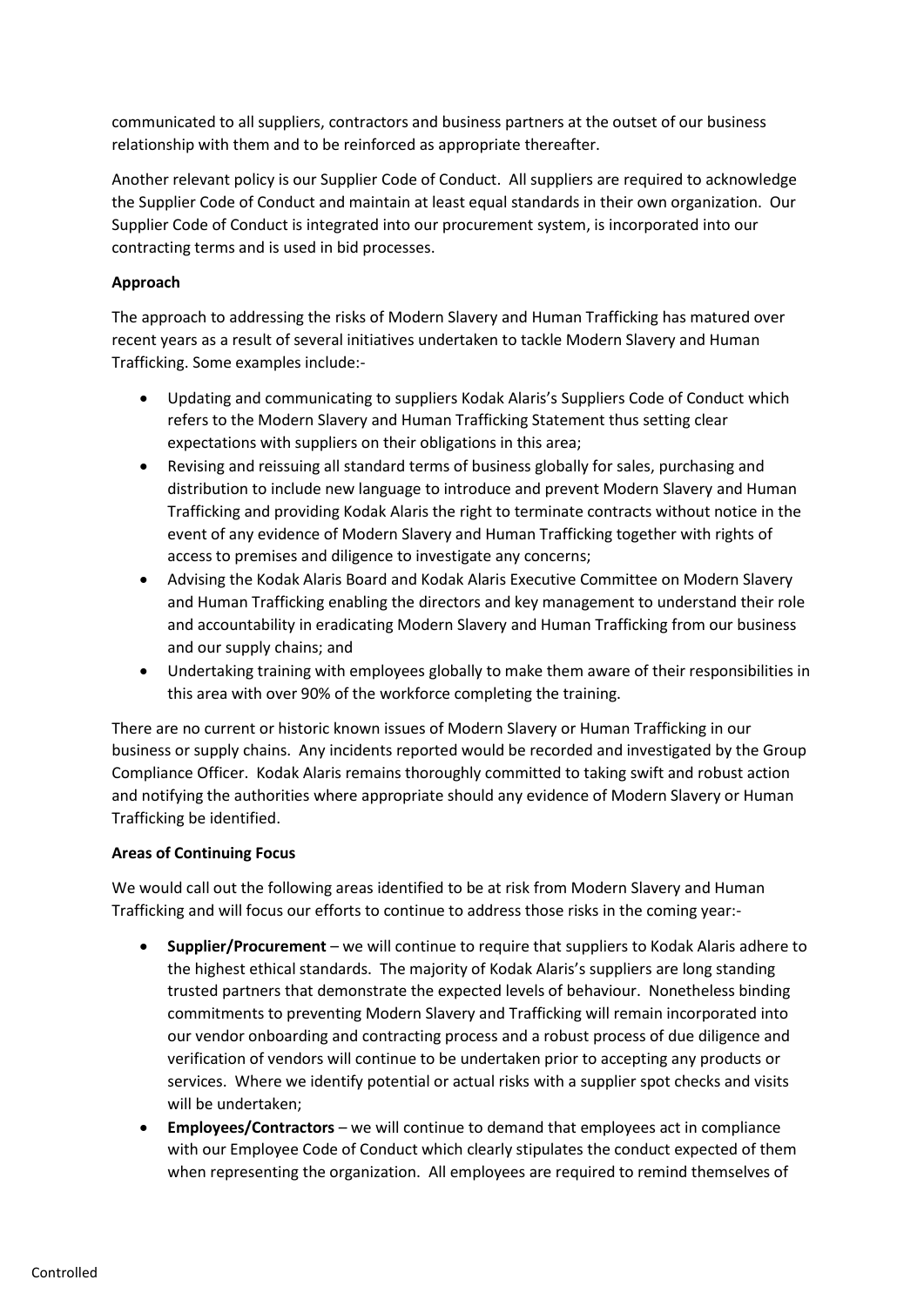the conduct guide on an annual basis and new joiners are also provided with a copy as part of their onboarding. All staff should be treated with dignity and respect, operate in a safe working environment and realize their potential free from harassment and discrimination. We will therefore continue to provide training to all employees globally to remind them of their duties, how to identify and report any concerns and how they will be investigated. We will also not employ any individual on a zero hours contract as we believe such contracts are unethical and increase the risk of Modern Slavery;

- **Whistleblowing**  We encourage all employees, customers, suppliers and other partners to report any concerns relating to the activities of the organization, or the supply chain of our organization. This includes any circumstances that may give rise to Modern Slavery and Trafficking. We will continue to have a whistleblowing procedure supported by a global reporting hotline enabling employees to report matters of concern confidentially and in their local language to the Group Compliance Officer whose duty it is to fully investigate the matter. This enables employees to report issues without fear of retaliation;
- **Recruitment of Contractor/Agency Workers**  When recruiting contractors/agency workers we will continue to use well known, reputable employment agencies many of whom are long standing partners. Any agencies used will continue to be fully vetted in accordance with our vendor onboarding and contracting process prior to engaging any workers. Agency and contractor headcount at 31 March 2022 represented 8% of the total workforce.

#### **Next Steps**

As part of our ongoing commitment to eliminating Modern Slavery and Human Trafficking, we understand and recognise that our own circumstances and those of our suppliers are constantly evolving and we will continue to review our processes to ensure they are fit for purpose. During FY23 and beyond we plan to:

- Continue to develop and refine our approach for tackling Modern Slavery and Human Trafficking at all levels within our supply chains across Kodak Alaris;
- Continue to update the Kodak Alaris Board and Kodak Alaris Executive Committee on Modern Slavery and Human Trafficking;
- Investigate any reported issues as necessary in accordance with corporate policy;
- Deliver a focussed e-learning module to all employees on Modern Slavery and Trafficking reinforcing:-
	- $\circ$  how to assess the risk of Modern Slavery and Human Trafficking in relation to various aspects of the business, including resources and support available;
	- o how to identify the signs of Modern Slavery and Human Trafficking;
	- o what initial steps should be taken if Modern Slavery and Human Trafficking is suspected;
	- o how to escalate potential Modern Slavery and Human Trafficking issues to the relevant parties in the organisation;
	- o what external help is available, for example through Government/State Modern Slavery Helplines, Gangmasters, Labour Abuse Authorities etc.; and
	- o what steps our organisation should take with any suppliers that do not implement Modern Slavery and Human Trafficking policies in high-risk scenarios, including removal from our supply chain.

The above statement was approved by the Board of Directors of Kodak Alaris Holdings Limited on 25 May 2022 and applies equally to all group operating subsidiaries.